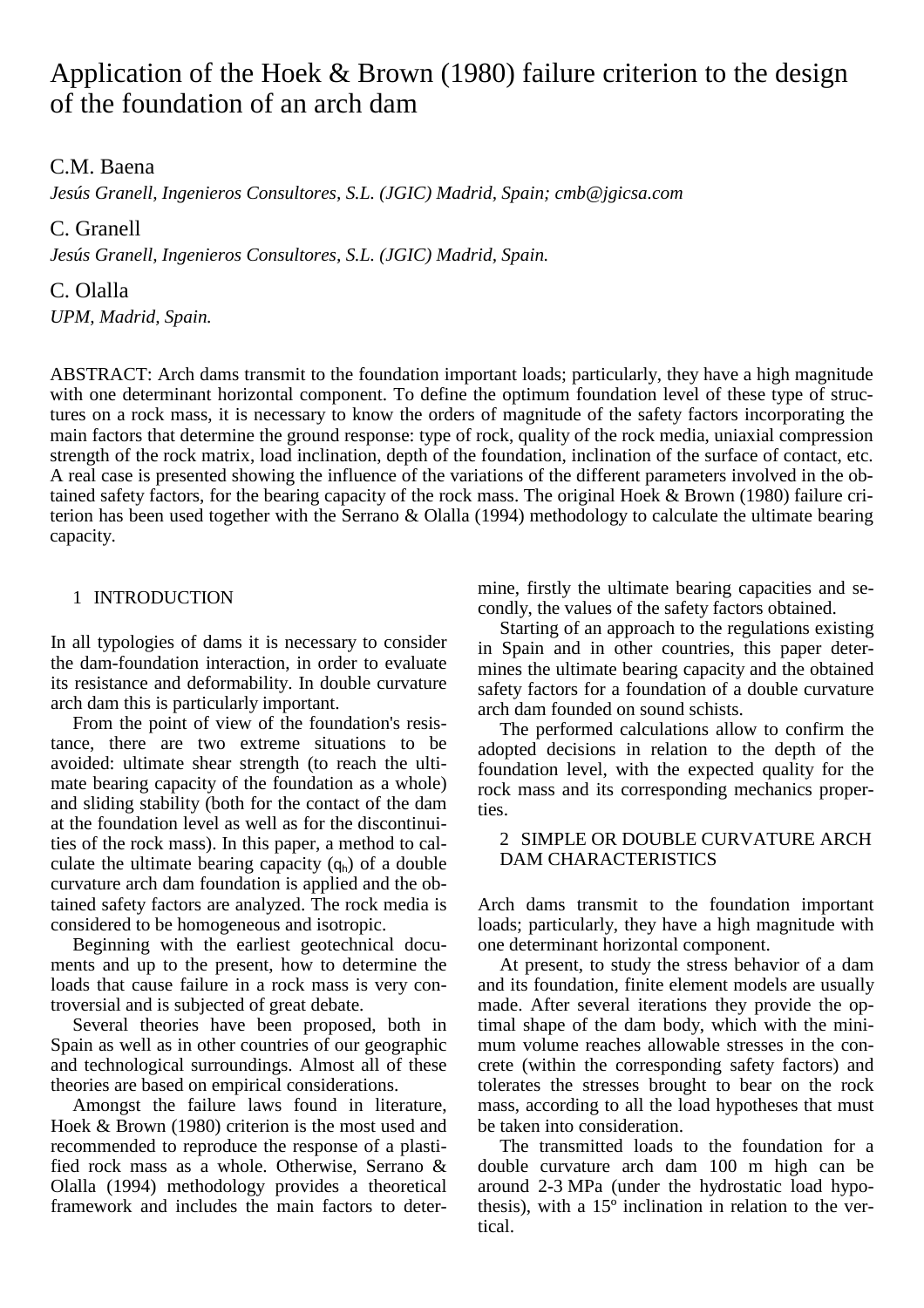Figure 1 shows an used model of finite elements for the dam-foundation interaction study.



Figure 1. Example of a numerical model of a 100 m high double curvature arch dam.

## 3 REGULATORY FRAMEWORK

### 3.1 *Spanish regulations*

In Spain there are several regulatory documents used to calculate the allowable bearing capacity  $(q_a)$  and the ultimate bearing capacity ( $q_h = SF \times q_a$ ) of a rock media, SF being the safety factor.

When applying these different alternatives for a real dam project carried out by "Jesús Granell, Ingenieros Consultores", using the same data, significant differences arise.

The input data should be representative of the rock volume under the dam foundation, until a depth equal to 150 - 200% of the footing width.

## 3.1.1 *Recomendaciones Geotécnicas para Obras Marítimas. 1994. (ROM 05-94).*

Paragraph 3.5.4.2.2. titled "*Cargas admisibles en suelos cohesivos firmes y rocas*" ("Allowable loads of firm cohesive soils and rocks"), provides the allowable bearing capacity calculations as a ratio of  $\sigma_c$ (uniaxial compression strength of the rock matrix); for weathered rocks the suggested factor to be applied is 0.4 to 0.6 and for very fractured rocks it is 0.1 to 0.2.

It states that this percentage should be "*smaller as the degree of fracture increases and*  $\sigma_c$  *is greater*". Also states that "*in considered project situation, this procedure cannot be used when the inclination in relation to the vertical of the resultant is greater than 10% with respect to the vertical*".

Table 1 shows results obtained when this ratio ranges between 0.2 and 0.4.

## 3.1.2 *Guía de Cimentaciones de Obras de Carretera. 2009. (GCOC).*

Paragraph 4.5.3. "*Cimentaciones superficiales sobre roca*" ("Shallow foundations on rock") considers that rocks with  $\sigma_c > 1$  MPa, RQD (Rock Quality Designation)  $> 10$ , and a degree of weathering less than IV, the allowable bearing capacity can be estimated using an expression with three factors;  $a_1$ ,  $a_2$  and  $a_3$ , respectively.

This regulation is not strictly applicable because its use is limited if the support area is less than 100 m<sup>2</sup>. In spite of this limitation, the procedure of calculus is as follows:

The concept of the uniaxial tensile strength is used by means of the parameter  $a_1$ . In sedimentary rocks and in some metamorphic rocks, as the schists with vertical foliation, is proposed to assign the value of  $a_1 = 0.6$ . For schists with subhorizontal foliation, it is proposed a value of  $a_1 = 0.8$ .

The degree of weathering affects  $a_2$  parameter. For sound rocks it assigns a value of  $a_2 = 1$  and for lightly weathered rock assigns a value of  $a_2 = 0.7$ .

To take into account the discontinuity spacing, it is proposed the factor a<sub>3</sub>. This value should be less between the square root of the minimum adimensional spacing and the square root of adimensional RQD index. In this case, it has been assumed that the discontinuity spacing is 0.6 m, because a minimum parameter  $a_3$  is suggested.

To obtain the allowable bearing capacity, the applied factors have been in this case  $a_1 = 0.7$ ;  $a_2 = 0.85$ ;  $a_3 = 0.775$ , respectively.

## 3.1.3 *Recomendaciones Geotécnicas para Obras Marítimas. 2005. (ROM 05-05).*

In the criteria shown in paragraph 3.5.4.7. named "*Carga de hundimiento en suelos cohesivos firmes y rocas*" ("Ultimate bearing capacity of firm cohesive soils and rocks"), is observed that is very similar to GCOC proposed method. Also, the applicability of the procedure and the verification of other limit states are also very similar between both regulations.

## 3.1.4 *Código Técnico de la Edificación. 2006. (CTE).*

Paragraph 4.3.4., named "*Presiones verticales admisibles para cimentaciones en roca*" ("Allowable vertical pressures for rock foundations"), it is enhanced that is applicable only to rock media with  $\sigma_c$  > 2.5 MPa and RQD > 25%.

The simplified analytical calculation proposed is similar to the development by Canadian Geotechnical Society. It is presented in the following chapters.

A value of 0.3 is applied to uniaxial compression strength of the rock matrix to obtain the allowable bearing capacity.

Table 1 summarizes the results obtained for  $q_h$  for different values of  $\sigma_c$ , applied to the real case.

## 3.2 *International regulations*

The application of several international regulations to this particular example is summarized in the following paragraphs: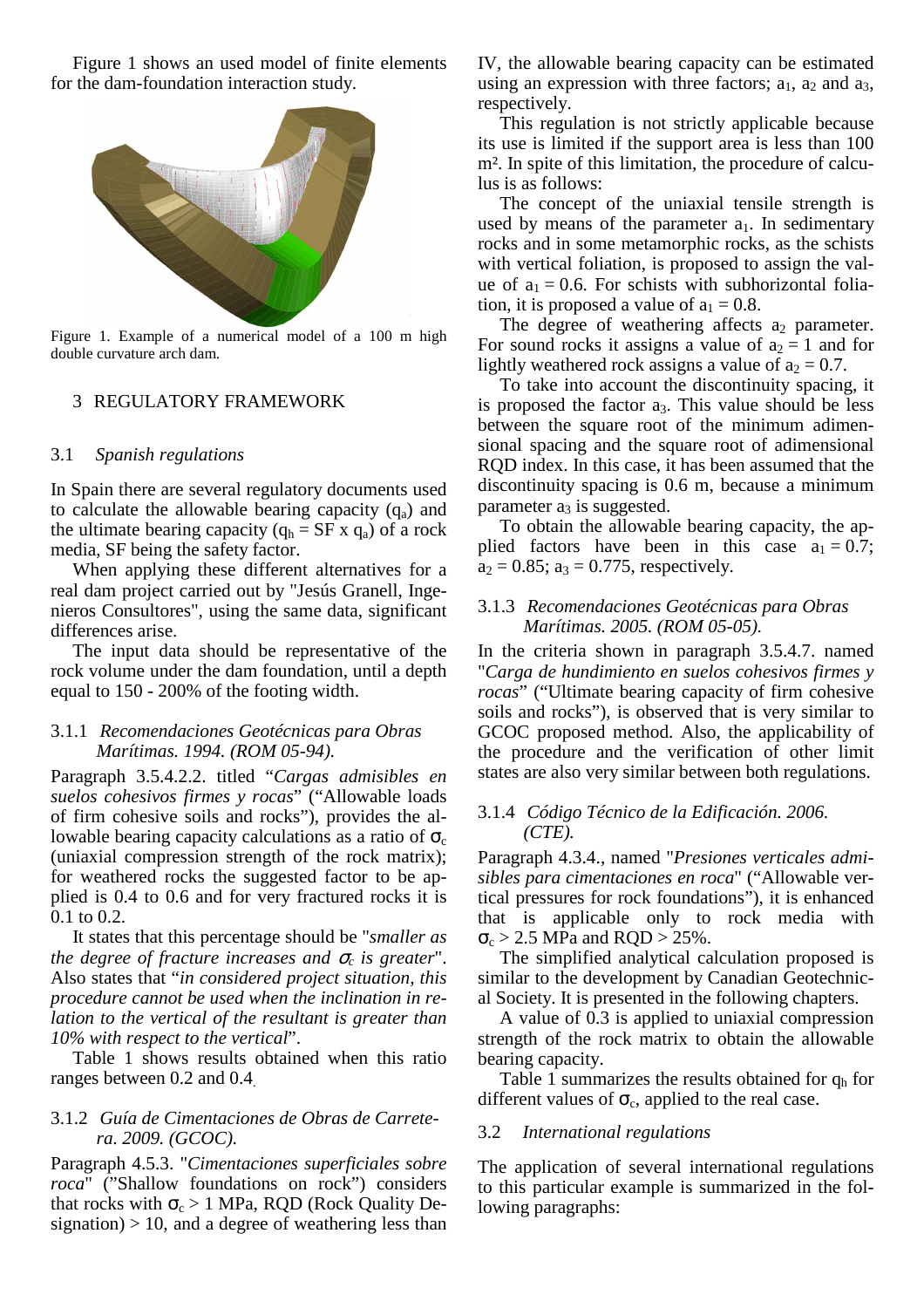## 3.2.1 *Canadian Foundation Engineering Manual. 1985. Canadian Geotechnical Society. CGS.*

Paragraph 9.2 of part 2, named "*Foundation on sound rock*", is valid when the discontinuity spacing is greater than 30 cm, even if the resistance of the rock material is very weak.

It is proposed the determination of the allowable bearing capacity as a percentage of  $\sigma_c$ , so that with a nominal safety factor of 3, the analytical expression is function of discontinuity spacing, discontinuity aperture and foundation width.

Although a factor  $SF = 3$  is proposed to be used, it says textually that "*the factor of safety against general bearing failure (ultimate limit states) may be up to ten times higher*".

From safe side considerations, a discontinuity spacing of 60 cm, an aperture of 0.1 mm and a 24 m wide strip footing bearing have been used. The ultimate bearing capacity obtained is shown in Table 1, for different values of  $\sigma_c$ . A factor of 0.3 has been applied to obtain the allowable bearing capacity.

# 3.2.2 *Standard Specifications for Highway Bridges. 1997. AASHTO.*

In section 4ª Foundations, in its paragraph 4.4.8.1.2 named "*Footings on broken or joined rock*", proposes again the calculation of the ultimate bearing capacity as a percentage of  $\sigma_c$ .

It is based on a personal communication of Hoek from year 1983, not published, where the factors to be taken into account depend on the rock type and rock quality. To quantify the rock quality three different geomechanical classifications are used, interchangeably: RMR (Rock Mass Ratting), Q (NGI) and RQD.

For type schistose rocks, according to their qualities: if is very good rock (RQD = 90-95 or  $RMR = 85$ ) the proposed factor is 2.3 and if is good  $(RQD = 90$  or RMR = 75) the proposed factor is 1.

A factor ranging from 1 to 2.3 is applied to obtain the ultimate bearing capacity.

# 3.2.3 *Rock Foundations. 1996. Technical Engineering and Design Guides as adapted from the US Army Corps of Engineers, Nº 16.*

Section III of chapter 6º named "*Bearing capacity*", in its paragraph C proposes that the value of the allowable load is direct and exclusive a function of the RQD value; for  $RQD = 90$  the result for the ultimate bearing capacity is around 57 MPa. The  $\sigma_c$  value is not taken into consideration.

Outside other considerations, this relationship was validated for authors for rock masses with closed discontinuities or with aperture less than 1".

Table 1 presents the results obtained of  $q<sub>h</sub>$  for different values of  $\sigma_c$ , applied to the real case.

# 3.3 *Other formulations*

The following formulations have been also analyzed:

# $\bullet$  Bishnoi (1968)

This formulation is not applicable to this real case because the ratio between the discontinuity spacing and foundation width is less than 0.1.

## • Kulhawy & Carter (1992)

The ultimate bearing capacity depends on the rock quality by GSI index (Geotechnical Strength Index),  $\sigma_c$  and m<sub>i</sub> (representative parameter of Hoek & Brown criterion). The ultimate bearing capacity is obtained as a percentage of  $\sigma_c$ .

# • Zhang & Einstein (1998)

These authors based on 39 tests obtained the following expression for ultimate bearing capacity as a function of  $\sigma_c$  as follows:

$$
q_h = 4.8(\sigma_c)^{0.5} \tag{1}
$$

Table 1 shows the results of  $q_h$  for different values of  $\sigma_c$ , applied to the 100 m high double curvature arch dam case.

# 3.4 *Summary of results obtained for the ultimate bearing capacity*

All results obtained in previous paragraphs are shown in Table 1.

Table 1. Values obtained of ultimate bearing capacity by different regulations and formulations.

| ULTIMATE BEARING CAPACITY q <sub>h</sub> (MPa) |    |  |  |  |
|------------------------------------------------|----|--|--|--|
| 45                                             |    |  |  |  |
|                                                | 90 |  |  |  |
| 27-54                                          |    |  |  |  |
| 9.9                                            |    |  |  |  |
| 9.9                                            |    |  |  |  |
| 40.5                                           |    |  |  |  |
| 40.5                                           |    |  |  |  |
| 45-103.5                                       |    |  |  |  |
|                                                | 57 |  |  |  |
| 65                                             |    |  |  |  |
| 32                                             |    |  |  |  |
|                                                |    |  |  |  |

NOTE: Allowable bearing capacity as been assumed to be  $q_h/3$ , with F=3. In italics type the best estimation.

## 4 PROPOSED METHODOLOGHY: SERRANO & OLALLA (1994, 1996 AND 2000)

# 4.1 *Theoretical bases*

This method is based in the application of the plasticity theory to the Hoek & Brown (1980) failure criterion. The differential equations that govern the stress field of this phenomenon are solved by the characteristic lines method.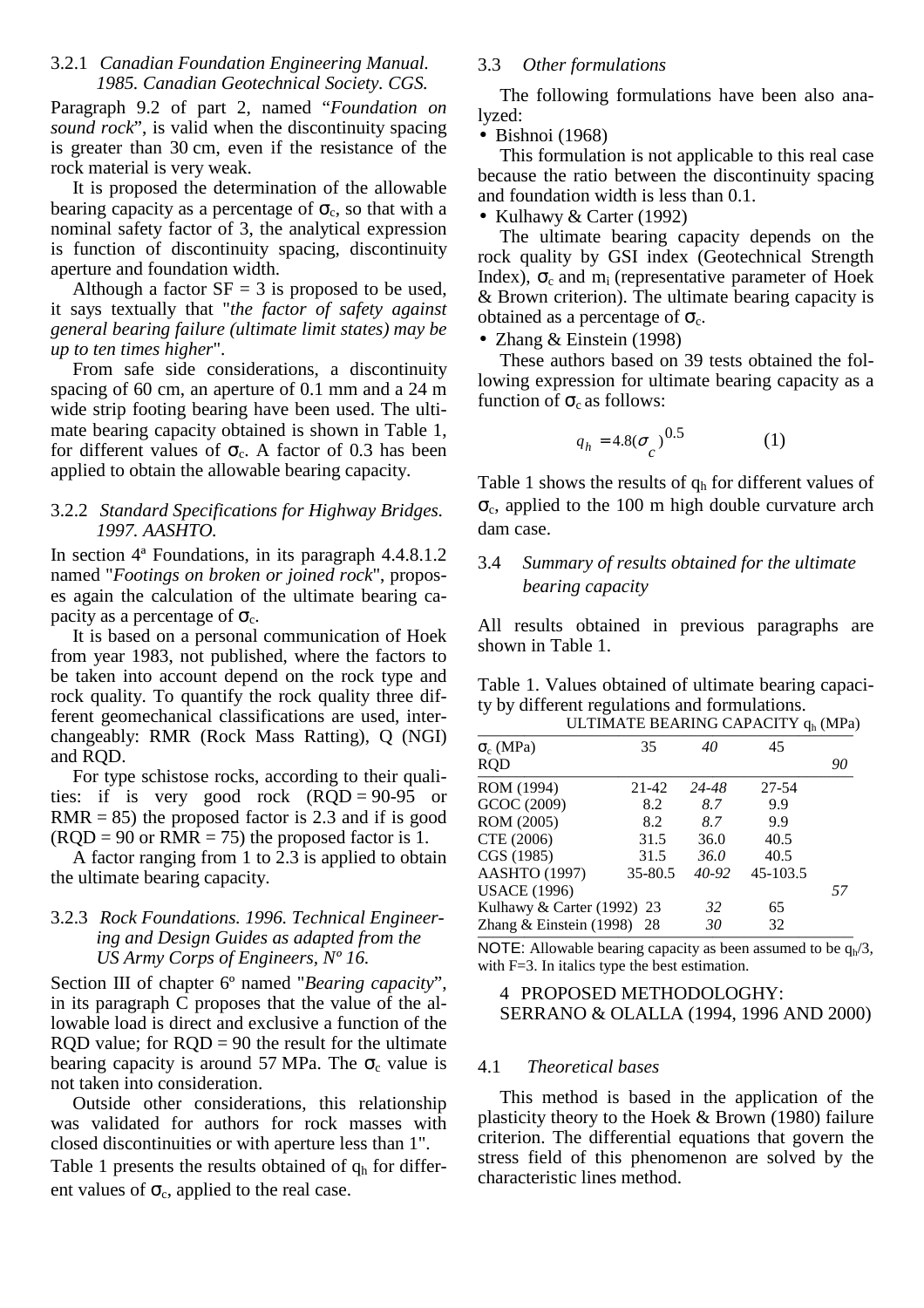#### 4.2 *Assumptions*

In the same way as soils, where the calculation of ultimate bearing capacities is traditionally performed with the well known polynomial formula of Brinch– Hansen (from the plasticity theory and the Mohr– Coulomb failure criterion), in the case of rock media, it is also done using the plasticity theory together with the Hoek & Brown (1980) failure criterion.

The Hoek & Brown criterion is probably the most accepted failure criterion to reproduce the limit states of stresses in rock masses.

The original formula (1980) remains valid in this case where poorly jointed rock masses and slightly weathered are present. Subsequent improvements proposed by same authors, (mainly a different exponent of 0.5), have not practical impact in this case in the evaluation of the parameters m and s because the rock mass has good quality. Consequently, in this particular case these modifications have not importance.

Some of the coefficients that are incorporated in the classical formula of Brinch-Hansen also are taken into consideration in this method, particularly:

- Acting load inclination on foundation.
- Natural ground inclination.
- Inverted slope in foundation surface (this aspect is considered under a simplified hypothesis).
- Depth of the foundation level.
- The main hypotheses are:
- Perfect plasticity theory (rigid-plastic).
- Method of calculation based on the characteristic lines theory (Sokolovski, 1965).
- Hoek & Brown rock failure criterion (1980).
- Two-dimensionality (plane strain).
- The effect of the selfweight terrain is introduced under a simplified assumption.

Consequently, the ultimate bearing capacity  $(q_h)$ that causes the plastification of the media, without selfweight contribution, has the following expression:

$$
q_h = \beta(N_{\beta} - \zeta) \tag{2}
$$

where

$$
\beta = \frac{m\sigma_c}{8}; \qquad \zeta = \frac{8s}{m^2} \qquad (3); (4)
$$

Being m and s the representative parameters of Hoek & Brown (1980) criterion and  $\sigma_c$  the uniaxial compression strength of the rock matrix.

Load factors  $N_B$  can be obtained by means of abacus or in a more precise way by mathematical expressions, indistinctly (Serrano & Olalla, 1994).

## 4.3 *Incorporation of rock masses weight*

Formula (2) is completed by expression (5) where the second summand includes the effect of the selfweight of the ground.

$$
q_h = \beta(N_{\beta} - \zeta) + \frac{\gamma \beta N_{\gamma}}{2} \tag{5}
$$

Where B = foundation width;  $\gamma$  = specific weight of rock mass;  $N_{\gamma}$  = classic load factor.

This load factor, for the Mohr-Coulomb failure criterion, is an exclusive function of the friction angle of the involved material. As the friction angle corresponding to Hoek & Brown hypotheses is not an unique value, because it depends on the acting stress, it is necessary to make additional assumptions. It can be incorporated in a simplified manner.

Serrano & Olalla (2002) demonstrate that assuming an angle that corresponds to the harmonic mean of the extreme values of the sines of the instantaneous friction angles, defined by the loads acting in the foundation, represents the use of the secant slope, (of the strength curve of Hoek & Brown in the defined tensional range), to the failure criterion between these points.

## 5 APPLICATION TO A DOUBLE ARCH DAM

The calculation of the ultimate bearing capacity of the foundation of a double curvature arch dam 100 m high has been done applying Serrano & Olalla (1994) methodology. A parametric study has been elaborated using different theoretical assumptions and different hypotheses corresponding both to geometric and to geomechanical properties of foundation.

## 5.1 *Main data*

As with the classical theories on Soil Mechanics, for calculating the ultimate bearing capacity with the Mohr-Coulomb failure criterion, there are many additional factors involved in the determination of the ultimate bearing capacity on rock mass.

The best estimate of the average value of each parameter involved is identified (as proposed by Serrano & Olalla (1996)), as well as some range of values that could be also interesting to study its influence on the final results.

#### 5.1.1 *Geotechnical parameters*

These values should represent the zone mainly affected by the stresses transferred by the dam; that is, the zone corresponding to the known "pressures bulb". Based on the elasticity theory applied for a strip load (valid for the dam foundation) is usually assumed that reaches a depth from 1.5 to 2 times the foundation width, approximately.

The involved parameters are: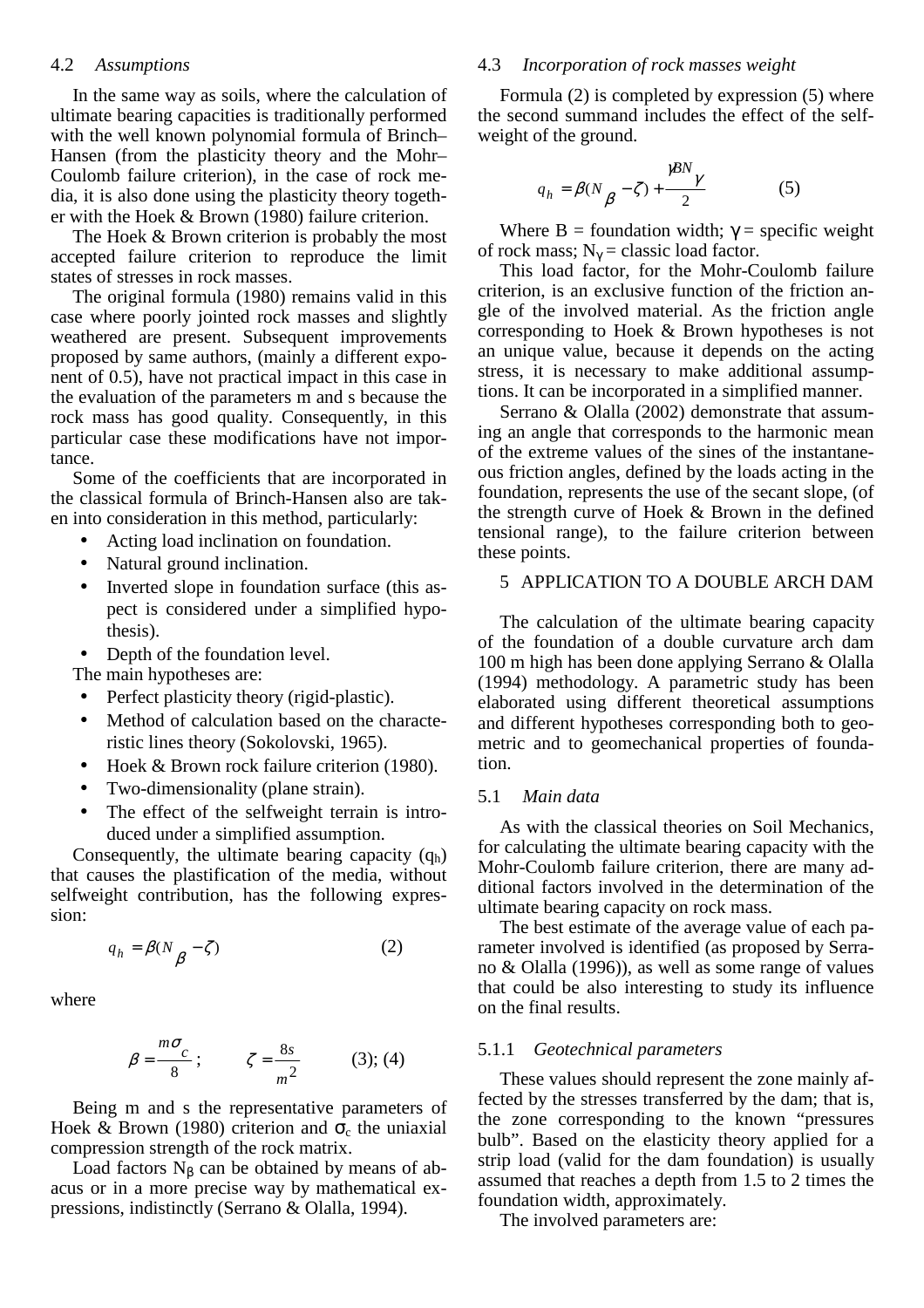a) Rock type: the corresponding parameter is  $m_i$ . In this case, the rock of foundation is identified as a metasedimentary type (schist). A value of  $m_i = 12 \pm 3$  is assigned following the recommendation given by Hoek (www.rocscience.com).

Given that greater is the magnitude of this parameter greater the result obtained, in the absence of an extensive and specific triaxial tests campaign, is considered valid to adopt directly the mean value assessed to schists;  $m_i = 12$ .

b) Rock quality: originally, this concept was identified with RMR value. Nowadays, the Geomechanical Strength Index GSI is used for this purpose, Hoek (1994).

For the rock contact in higher sections of the dam, a value of 65 is assigned. It is considered that represents the best estimation of its mean value. Probably, the value of the so called "pressures bulb" zone is greater, because the rock usually improves with depth. Therefore, given the importance that this index has on the results, the calculations have been done for a range of values from 60 to 75.

c) Uniaxial compression strength of the rock matrix  $(\sigma_c)$ . Under the assumption that the rock will be saturated and assuming that the alteration degree of the rock mass is type W2 or W1, the corresponding value of  $\sigma_c$  varies between 35 to 45 MPa, respectively. They have been obtained after an extensive laboratory tests campaign.

The best estimation for a rock type W1 is 40 MPa. Since the minimum quality required will correspond to alteration degrees of W1-W2, it will also be calculated for 35 and 45 MPa.

- d) Disturbance factor (D). According to Hoek, this parameter corresponds mainly to the human factor influence in the quality of the rock mass, once the desired level of the foundation is reached. However, the negative effect of a careless implementation of blasting is not expected to affect the 1 to 2 m shallower. In turn, stresses relaxation by excavating will be very small. Therefore, in these calculations, it has been assumed  $D = 0$ .
- e) Specific weight of rock mass (γ). It has been assumed to be equal to 27  $kN/m^3$ .

# 5.1.2 *Geometric parameters*

- a) Foundation width (B). At the maximum high section the width is 21 m.
- b) Foundation depth (H). The expected values of the rock mass are representative at a depth of 12 m.
- c) Acting load inclination at the foundation  $(i_2)$ in relation to the vertical. According with the

results obtained from the stress calculation, it has been fixed in 15º. Is a very determinant factor.

- d) Natural ground inclination  $(\alpha_1)$ . The natural inclination of the river in the zone is practically null.
- e) Inclination of the foundation  $(\alpha_2)$ . Transversally, the contact surface at the foundation level has an inverted slope of 10º. Its incorporation by simple form can be made decreasing the acting load inclination; finally, the adopted value for this angle is  $i_2 = 5^\circ$ .
- f) Acting load at downstream surface  $(\sigma_1)$ . In this case a value of 0.324 MPa has been incorporated, acting vertically  $(i_1 = 0^{\circ})$ .

## 5.2 *Results of the ultimate bearing capacity*

Taking into consideration that the maximum value of the vertical component of the load acting on the foundation is around 2,5 MPa, in Table 2 the results of the ultimate bearing capacity and the safety factors (SF) are shown for the analyzed ranges.

Table 2. Ultimate bearing capacity and safety factors for the methodology proposed.

ULTIMATE BEARING CAPACITY  $q_h$  (MPa) and SF

| <b>RMR</b>              | 60 | 65 | 75  |
|-------------------------|----|----|-----|
| $\sigma_c$ (MPa)        | 35 | 40 | 45  |
| $qh$ without selfweight | 68 | 90 | 145 |
| $q_h$ with selfweight   | 73 | 96 | 150 |
| SF with selfweight      | 29 | 38 | 60  |

NOTE: In italics type the best estimation

## 5.3 *Summary*

After performed calculations, it can be asserted that:

- The ultimate bearing capacities that produce the rock mass failure affected by a double curvature arch dam foundation were calculated, using the plasticity theory and the Hoek & Brown (1980) failure criterion, following Serrano & Olalla (1994) methodology.
- It has been performed for the best estimation of the mean values of most of the parameters involved and for a reasonable and conservative range of the geomechanical index that represent the rock mass quality (RMR or GSI) and of  $\sigma_c$ .
- Depending on the adopted assumptions, the safety factors that have been obtained are around 40, and ranging from 30 to 60.
- 6 CONCLUSIONS

Different existing methods to determinate of the ultimate bearing capacity of rock masses and the cor